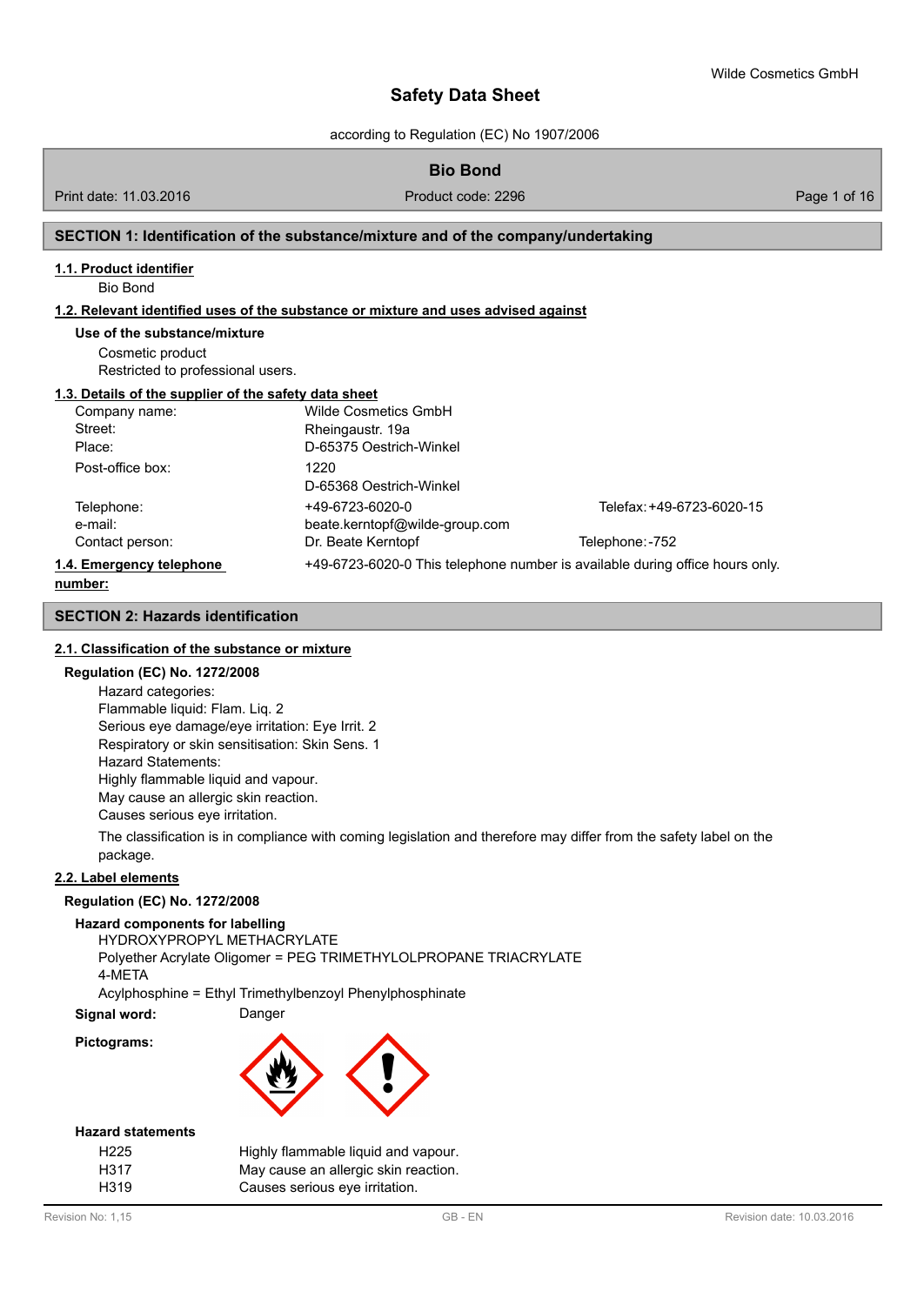according to Regulation (EC) No 1907/2006

| <b>Bio Bond</b>                       |                                                                                                                                     |              |  |
|---------------------------------------|-------------------------------------------------------------------------------------------------------------------------------------|--------------|--|
| Print date: 11.03.2016                | Product code: 2296                                                                                                                  | Page 2 of 16 |  |
| <b>Precautionary statements</b>       |                                                                                                                                     |              |  |
| P210                                  | Keep away from heat, hot surfaces, sparks, open flames and other ignition sources. No<br>smoking.                                   |              |  |
| P233                                  | Keep container tightly closed.                                                                                                      |              |  |
| P240                                  | Ground/bond container and receiving equipment.                                                                                      |              |  |
| P <sub>241</sub>                      | Use explosion-proof electrical/ventilating/lighting equipment.                                                                      |              |  |
| P242                                  | Use only non-sparking tools.                                                                                                        |              |  |
| P243                                  | Take precautionary measures against static discharge.                                                                               |              |  |
| P261                                  | Avoid breathing dust/fume/gas/mist/vapours/spray.                                                                                   |              |  |
| P <sub>264</sub>                      | Wash Wash hands after handling. thoroughly after handling.                                                                          |              |  |
| P272                                  | Contaminated work clothing should not be allowed out of the workplace.                                                              |              |  |
| P280                                  | Wear protective gloves/protective clothing/eye protection/face protection.                                                          |              |  |
| P303+P361+P353                        | IF ON SKIN (or hair): Take off immediately all contaminated clothing. Rinse skin with<br>water/shower.                              |              |  |
| P333+P313                             | If skin irritation or rash occurs: Get medical advice/attention.                                                                    |              |  |
| P352                                  | Wash with plenty of water.                                                                                                          |              |  |
| P362+P364                             | Take off contaminated clothing and wash it before reuse.                                                                            |              |  |
| P305+P351+P338                        | IF IN EYES: Rinse cautiously with water for several minutes. Remove contact lenses, if<br>present and easy to do. Continue rinsing. |              |  |
| P337+P313                             | If eye irritation persists: Get medical advice/attention.                                                                           |              |  |
| P370+P378                             | In case of fire: Use Use water spray, alcohol-resistant foam, dry chemical or carbon<br>dioxide. to extinguish.                     |              |  |
| P403+P235                             | Store in a well-ventilated place. Keep cool.                                                                                        |              |  |
| P <sub>501</sub>                      | Dispose of contents/container to Offer surplus and non-recyclable solutions to a licensed<br>disposal company                       |              |  |
| Special labelling of certain mixtures |                                                                                                                                     |              |  |
| <b>EUH204</b>                         | Contains isocyanates. May produce an allergic reaction.                                                                             |              |  |

Restricted to professional users.

#### **2.3. Other hazards**

Keep out of the reach of children. Irritating to eyes and skin. May cause sensitization by skin contact. Repeated exposure may cause skin dryness or cracking. Vapours may cause drowsiness and dizziness. When using, do not eat, drink or smoke. Wash hands before breaks and at the end of workday. Repeated absorption may cause disorder of central nervous system, liver, kidneys and blood. Harmful to aquatic organisms, may cause long-term adverse effects in the aquatic environment.

## **SECTION 3: Composition/information on ingredients**

#### **3.2. Mixtures**

**Chemical characterization**

Cosmetic product: resinoid Restricted to professional users.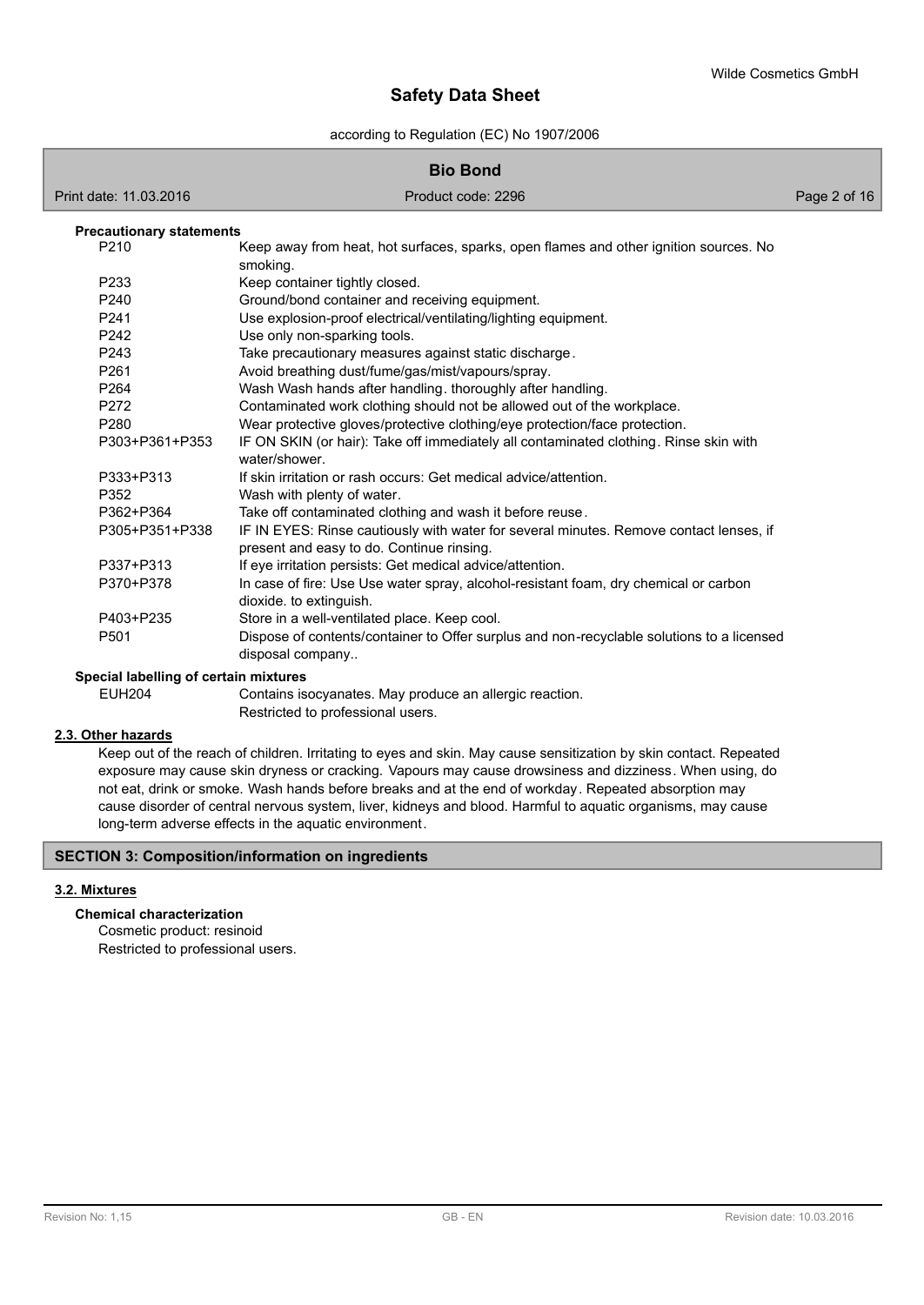according to Regulation (EC) No 1907/2006

**Bio Bond**

Print date: 11.03.2016 **Product code: 2296** Page 3 of 16

#### **Hazardous components**

| CAS <sub>No</sub>                                                                                           | Chemical name                                                    |                                                                              |                  | Quantity   |
|-------------------------------------------------------------------------------------------------------------|------------------------------------------------------------------|------------------------------------------------------------------------------|------------------|------------|
|                                                                                                             | EC No                                                            | Index No                                                                     | <b>REACH No</b>  |            |
|                                                                                                             | Classification according to Regulation (EC) No. 1272/2008 [CLP]  |                                                                              |                  |            |
| 78-93-3                                                                                                     | butanone; ethyl methyl ketone                                    |                                                                              |                  | 10 - 25 %  |
|                                                                                                             | 201-159-0                                                        | 606-002-00-3                                                                 |                  |            |
|                                                                                                             | Flam. Liq. 2, Eye Irrit. 2, STOT SE 3; H225 H319 H336 EUH066     |                                                                              |                  |            |
| 27813-02-1                                                                                                  | HYDROXYPROPYL METHACRYLATE                                       |                                                                              |                  | $5 - 10%$  |
|                                                                                                             | 248-666-3                                                        |                                                                              | 01-2119490226-37 |            |
|                                                                                                             | Eye Irrit. 2, Skin Sens. 1; H319 H317                            |                                                                              |                  |            |
| 28961-43-5                                                                                                  | Polyether Acrylate Oligomer = PEG TRIMETHYLOLPROPANE TRIACRYLATE |                                                                              |                  | $1 - 5%$   |
|                                                                                                             | 500-066-5                                                        |                                                                              | 01-2119489900-30 |            |
|                                                                                                             | Eye Irrit. 2, Skin Sens. 1; H319 H317                            |                                                                              |                  |            |
| 70293-55-9                                                                                                  | 4-META                                                           |                                                                              |                  | $0,1 - 1%$ |
|                                                                                                             | 274-547-0                                                        |                                                                              |                  |            |
|                                                                                                             |                                                                  | Acute Tox. 4, Skin Irrit. 2, Eye Irrit. 2, Skin Sens. 1; H302 H315 H319 H317 |                  |            |
| 84434-11-7                                                                                                  | Acylphosphine = Ethyl Trimethylbenzoyl Phenylphosphinate         |                                                                              |                  | $0.1 - 1%$ |
|                                                                                                             | 282-810-6                                                        |                                                                              | 01-2119987994-10 |            |
|                                                                                                             | Skin Sens. 1B, Aquatic Chronic 2; H317 H411                      |                                                                              |                  |            |
| 123-31-9                                                                                                    | 1.4-dihydroxybenzene; hydroguinone; guinol                       |                                                                              |                  | < 0, 1 %   |
|                                                                                                             | 204-617-8                                                        | 604-005-00-4                                                                 |                  |            |
| Carc. 2, Muta. 2, Acute Tox. 4, Eye Dam. 1, Skin Sens. 1, Aquatic Acute 1; H351 H341 H302<br>H318 H317 H400 |                                                                  |                                                                              |                  |            |

Full text of H and EUH statements: see section 16.

#### **Further Information**

The classification is in compliance with coming legislation and therefore may differ from the safety label on the package.

#### **SECTION 4: First aid measures**

#### **4.1. Description of first aid measures**

#### **General information**

Evacuate personnel to safe areas. Take off all contaminated clothing immediately. Consult a physician if necessary. Show this safety data sheet to the doctor in attendance. If unconscious place in recovery position and seek medical advice.

**After inhalation**

Move to fresh air. Keep patient warm and at rest. If breathing is irregular or stopped, administer artificial respiration. If unconscious place in recovery position and seek medical advice.

#### **After contact with skin**

In case of contact, immediately flush skin with soap and plenty of water. If skin irritation occurs, seek medical advice/attention. In case of accidental skin contact avoid concurrent exposure to the sun or other sources of UV light which may increase the sensitivity of skin.

#### **After contact with eyes**

In case of eye contact, remove contact lens and rinse immediately with plenty of water, also under the eyelids, for at least 15 minutes. Consult a physician.

In case of accidental eye contact avoid concurrent exposure to the sun or other sources of UV light which may increase the sensitivity of eye.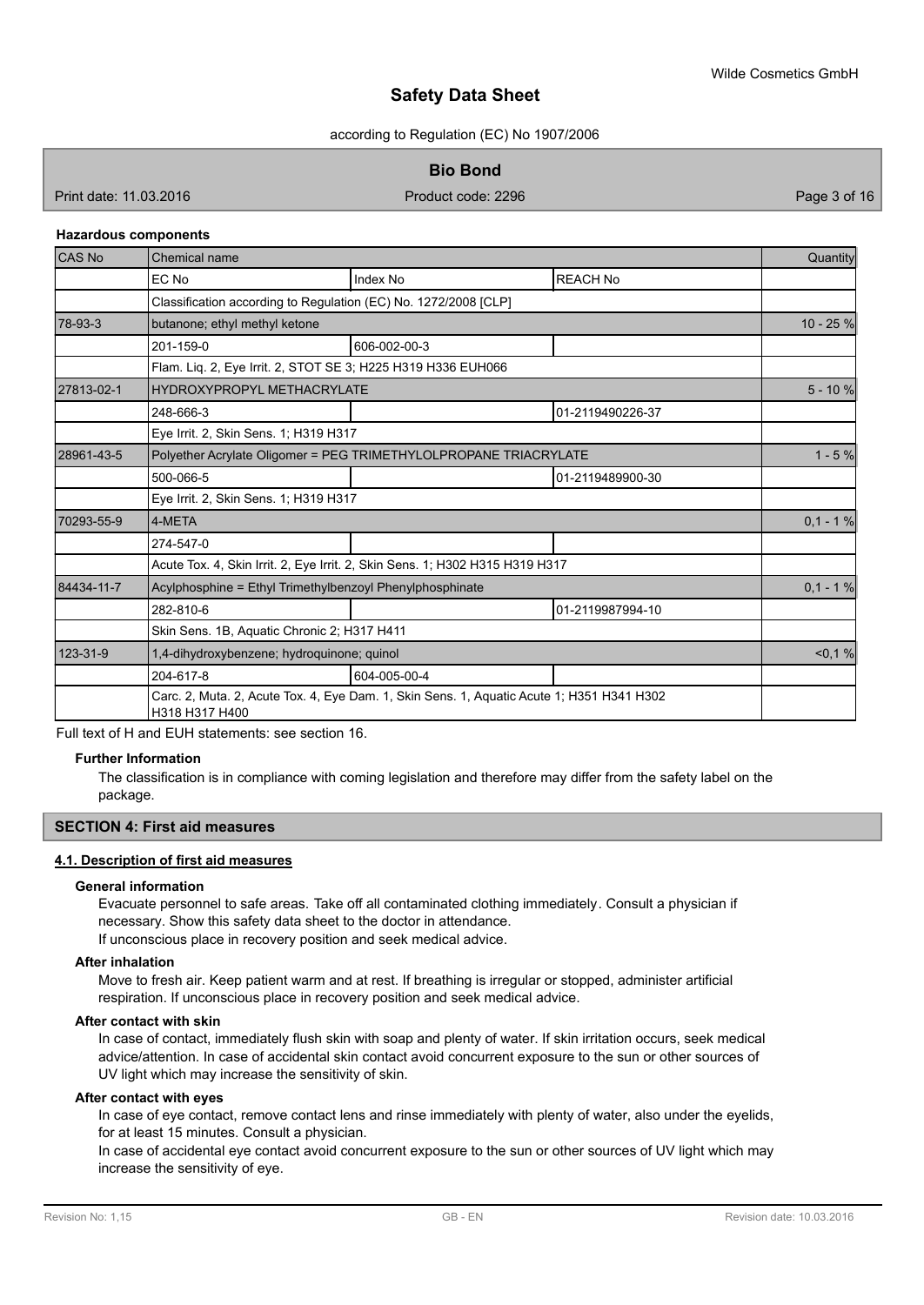according to Regulation (EC) No 1907/2006

#### **Bio Bond**

Print date: 11.03.2016 **Product code: 2296** Page 4 of 16

#### **After ingestion**

Clean mouth with water and drink afterwards plenty of water. Do NOT induce vomiting. Call a physician immediately.

#### **4.2. Most important symptoms and effects, both acute and delayed**

Vapours may cause irritation to the eyes, respiratory system and the skin. May cause sensitization by skin contact. Vapours may cause drowsiness and dizziness. Symptoms: Exposure may result in reddening, tears and itching of the eyes and soreness in the nose and throat, together with coughing. Difficulty in breathing. May cause headache and dizziness. Unconsciousness. Repeated or prolonged contact with the preparation may cause removal of natural fat from the skin resulting in non-allergic contact dermatitis and absorption through the skin.

#### **4.3. Indication of any immediate medical attention and special treatment needed**

Treat symptomatically.

#### **SECTION 5: Firefighting measures**

#### **5.1. Extinguishing media**

#### **Suitable extinguishing media**

Use water spray, alcohol-resistant foam, dry chemical or carbon dioxide. Use extinguishing measures that are appropriate to local circumstances and the surrounding environment.

#### **Unsuitable extinguishing media**

Do not use a solid water stream as it may scatter and spread fire.

#### **5.2. Special hazards arising from the substance or mixture**

Polymerization can occur. Polymerization is a highly exothermic reaction and may generate sufficient heat to cause thermal decomposition and/or rupture containers. Heating or fire can release toxic gas. Use water spray to cool unopened containers.

Vapours are heavier than air and may spread along floors. Vapors may spread long distances and ignite. Vapours may form explosive mixtures with air. Take necessary action to avoid static electricity discharge (which might cause ignition of organic vapours). Keep away from sources of ignition - No smoking.

#### **5.3. Advice for firefighters**

Wear self-contained breathing apparatus and protective suit. Use only explosion-proof equipment.

#### **Additional information**

Collect contaminated fire extinguishing water separately. This must not be discharged into drains. Prevent fire extinguishing water from contaminating surface water or the ground water system. Fire residues and contaminated fire extinguishing water must be disposed of in accordance with local regulations.

#### **SECTION 6: Accidental release measures**

# **6.1. Personal precautions, protective equipment and emergency procedures**

Ensure adequate ventilation. Evacuate personnel to safe areas. Use personal protective equipment. Avoid breathing vapors, mist or gas. Avoid contact with skin and eyes.

# **6.2. Environmental precautions**

Do not flush into surface water or sanitary sewer system. If the product contaminates rivers and lakes or drains inform respective authorities.

# **6.3. Methods and material for containment and cleaning up**

Contain spillage, soak up with non-combustible absorbent material, (e.g. sand, earth, diatomaceous earth, vermiculite) and transfer to a container for disposal according to local / national regulations (see section 13).

# **6.4. Reference to other sections**

13. Disposal considerations

#### **SECTION 7: Handling and storage**

# **7.1. Precautions for safe handling**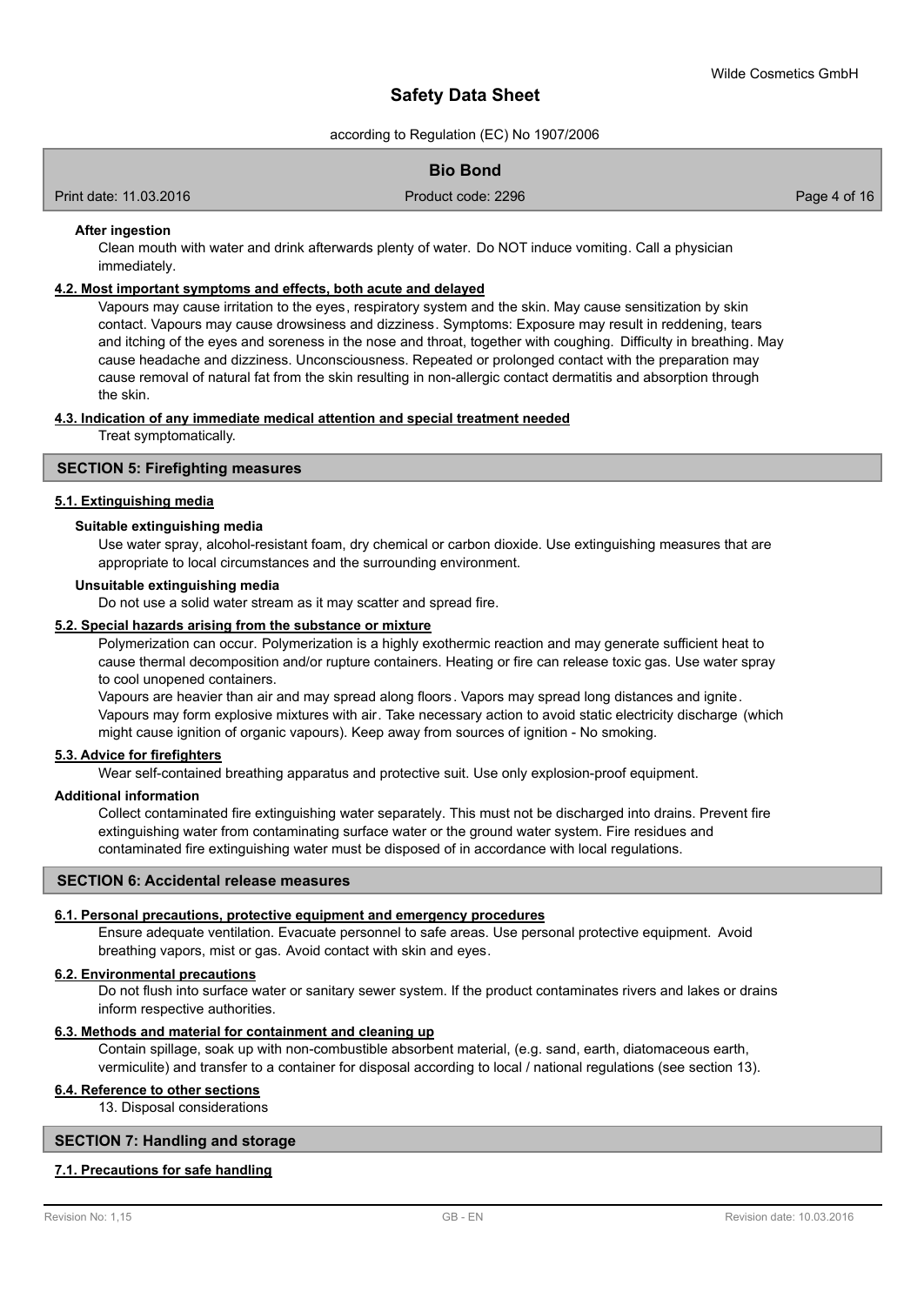according to Regulation (EC) No 1907/2006

#### **Bio Bond**

Print date: 11.03.2016 **Product code: 2296** Page 5 of 16

#### **Advice on safe handling**

Use only with adequate ventilation. Handle and open container with care. Avoid contact with skin, eyes and clothing. Avoid breathing vapors, mist or gas. Wash hands before breaks and at the end of workday. Handle in accordance with good industrial hygiene and safety practice. Take notice of labels and material safety data sheets for the working chemicals. Refer also to instructions for use.

#### **Advice on protection against fire and explosion**

Keep away from sources of ignition - No smoking. Keep away from heat. May be ignited by open flame. Take precautionary measures against static discharges. Vapors may spread long distances and ignite. Vapours may form explosive mixtures with air.

#### **Further information on handling**

Polymerisation occurs when exposed to white light, ultraviolet light or heat. Refer also to instructions for use.

#### **7.2. Conditions for safe storage, including any incompatibilities**

#### **Requirements for storage rooms and vessels**

Store in original container. Keep tightly closed in a dry, cool and well-ventilated place. Protect from frost, heat and sunlight. Keep at temperature not exceeding 40°C. Keep in an area equipped with solvent resistant flooring.

#### **Advice on storage compatibility**

Keep away from food, drink and animal feedingstuffs.

Materials to avoid: Oxidizing and spontaneously flammable products, Flammable materials, Organic peroxides, Oxidizing agents

## **7.3. Specific end use(s)**

Cosmetic product

#### **SECTION 8: Exposure controls/personal protection**

#### **8.1. Control parameters**

#### **Exposure limits (EH40)**

| CAS No   | Substance                         | ppm              | mq/m <sup>3</sup> | fibres/mll | Category      | Origin     |
|----------|-----------------------------------|------------------|-------------------|------------|---------------|------------|
| 78-93-3  | Butan-2-one (methyl ethyl ketone) | 200 <sup>1</sup> | 600               |            | TWA (8 h)     | <b>WEL</b> |
|          |                                   | 300l             | 899               |            | STEL (15 min) | WEL        |
| 64-17-5  | Ethanol                           | 1000 <b>l</b>    | <b>1920</b>       |            | TWA(8 h)      | <b>WEL</b> |
|          |                                   |                  |                   |            | STEL (15 min) | WEL        |
| 123-31-9 | Hydroquinone                      |                  | 0.5               |            | TWA(8 h)      | WEL        |
|          |                                   |                  |                   |            | STEL (15 min) | WEL        |

#### **Biological Monitoring Guidance Values (EH40)**

| <b>CAS No</b>  | Substance   | ⊦Parameter    | Value            | <b>Test material</b> | Sampling time |
|----------------|-------------|---------------|------------------|----------------------|---------------|
| $178 - 93 - 3$ | Butan-2-one | I butan-2-one | 70 umol/L lurine |                      | Post shift    |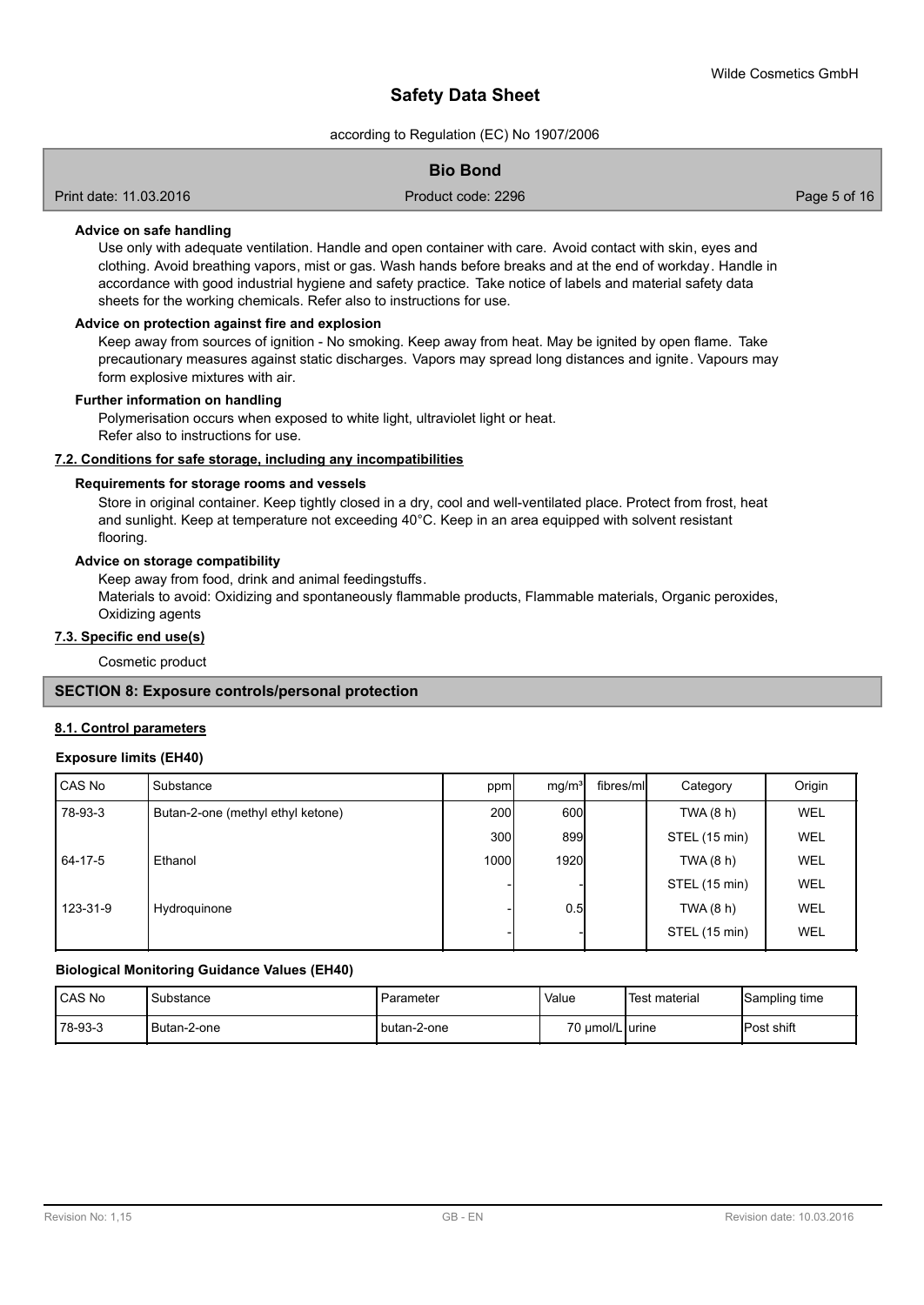# according to Regulation (EC) No 1907/2006

| <b>Bio Bond</b>                                                        |                                                                  |            |          |                           |  |
|------------------------------------------------------------------------|------------------------------------------------------------------|------------|----------|---------------------------|--|
| Print date: 11.03.2016                                                 | Product code: 2296                                               |            |          | Page 6 of 16              |  |
| Worker DNEL, acute                                                     |                                                                  | inhalation | local    | 1900 mg/m <sup>3</sup>    |  |
| Worker DNEL, long-term                                                 |                                                                  | inhalation | systemic | 950 mg/m <sup>3</sup>     |  |
| Consumer DNEL, long-term                                               |                                                                  | inhalation | systemic | 114 mg/ $m3$              |  |
| Consumer DNEL, long-term                                               |                                                                  | oral       | systemic | 87 mg/kg bw/day           |  |
| Consumer DNEL, long-term                                               |                                                                  | dermal     | systemic | 206 mg/kg bw/day          |  |
| Worker DNEL, long-term                                                 |                                                                  | dermal     | systemic | 343 mg/kg bw/day          |  |
| Consumer DNEL, acute                                                   |                                                                  | inhalation | local    | 950 mg/ $m3$              |  |
| 78-93-3                                                                | butanone; ethyl methyl ketone                                    |            |          |                           |  |
| Consumer DNEL, long-term                                               |                                                                  | dermal     | systemic | 412 mg/kg bw/day          |  |
| Consumer DNEL, long-term                                               |                                                                  | oral       | systemic | 31 mg/kg bw/day           |  |
| Worker DNEL, long-term                                                 |                                                                  | dermal     | systemic | 1161 mg/kg<br>bw/day      |  |
| Consumer DNEL, long-term                                               |                                                                  | inhalation | systemic | 106 mg/ $m3$              |  |
| Worker DNEL, long-term                                                 |                                                                  | inhalation | systemic | 600 mg/ $m3$              |  |
| 51728-26-8                                                             | Polyetherpolyol Tetraacrylate                                    |            |          |                           |  |
| Consumer DNEL, long-term                                               |                                                                  | oral       | systemic | 0,375 mg/kg<br>bw/day     |  |
| Worker DNEL, long-term                                                 |                                                                  | inhalation | systemic | $0,88 \, \text{mg/m}^3$   |  |
| Worker DNEL, long-term                                                 |                                                                  | dermal     | systemic | 0,5 mg/kg bw/day          |  |
| Consumer DNEL, long-term                                               |                                                                  | inhalation | systemic | $0,217$ mg/m <sup>3</sup> |  |
| Consumer DNEL, long-term                                               |                                                                  | dermal     | systemic | $0,25$ mg/kg<br>bw/day    |  |
| 27813-02-1                                                             | HYDROXYPROPYL METHACRYLATE                                       |            |          |                           |  |
| Consumer DNEL, long-term                                               |                                                                  | inhalation | systemic | 8,8 mg/m <sup>3</sup>     |  |
| Worker DNEL, long-term                                                 |                                                                  | inhalation | systemic | $14,7$ mg/m <sup>3</sup>  |  |
| Worker DNEL, long-term                                                 |                                                                  | dermal     | systemic | 4,2 mg/kg bw/day          |  |
| Consumer DNEL, long-term                                               |                                                                  | dermal     | systemic | 2,5 mg/kg bw/day          |  |
| Consumer DNEL, long-term                                               |                                                                  | oral       | systemic | 2,5 mg/kg bw/day          |  |
| 28961-43-5                                                             | Polyether Acrylate Oligomer = PEG TRIMETHYLOLPROPANE TRIACRYLATE |            |          |                           |  |
| Consumer DNEL, long-term                                               |                                                                  | inhalation | systemic | $4,9$ mg/m $3$            |  |
| Consumer DNEL, long-term                                               |                                                                  | dermal     | systemic | 0,5 mg/kg bw/day          |  |
| Worker DNEL, long-term                                                 |                                                                  | inhalation | systemic | 16,2 mg/ $m^3$            |  |
| Consumer DNEL, long-term                                               |                                                                  | oral       | systemic | 1,4 mg/kg bw/day          |  |
| Worker DNEL, long-term                                                 |                                                                  | dermal     | systemic | 0,8 mg/kg bw/day          |  |
| Acylphosphine = Ethyl Trimethylbenzoyl Phenylphosphinate<br>84434-11-7 |                                                                  |            |          |                           |  |
| Worker DNEL, long-term                                                 |                                                                  | dermal     | systemic | 1,7 mg/kg bw/day          |  |
| Worker DNEL, long-term                                                 |                                                                  | inhalation | systemic | 5,88 mg/ $m^3$            |  |
|                                                                        |                                                                  |            |          |                           |  |
| 123-31-9<br>1,4-dihydroxybenzene; hydroquinone; quinol                 |                                                                  |            |          |                           |  |
| Consumer DNEL, long-term                                               |                                                                  | dermal     | systemic | 64 mg/kg bw/day           |  |
| Worker DNEL, long-term                                                 |                                                                  | dermal     | systemic | 128 mg/kg bw/day          |  |
| Worker DNEL, long-term                                                 |                                                                  | inhalation | local    | 1 mg/ $m3$                |  |
| Consumer DNEL, long-term                                               |                                                                  | inhalation | local    | $0,5$ mg/m <sup>3</sup>   |  |
| Consumer DNEL, long-term                                               |                                                                  | inhalation | systemic | $1,74$ mg/m <sup>3</sup>  |  |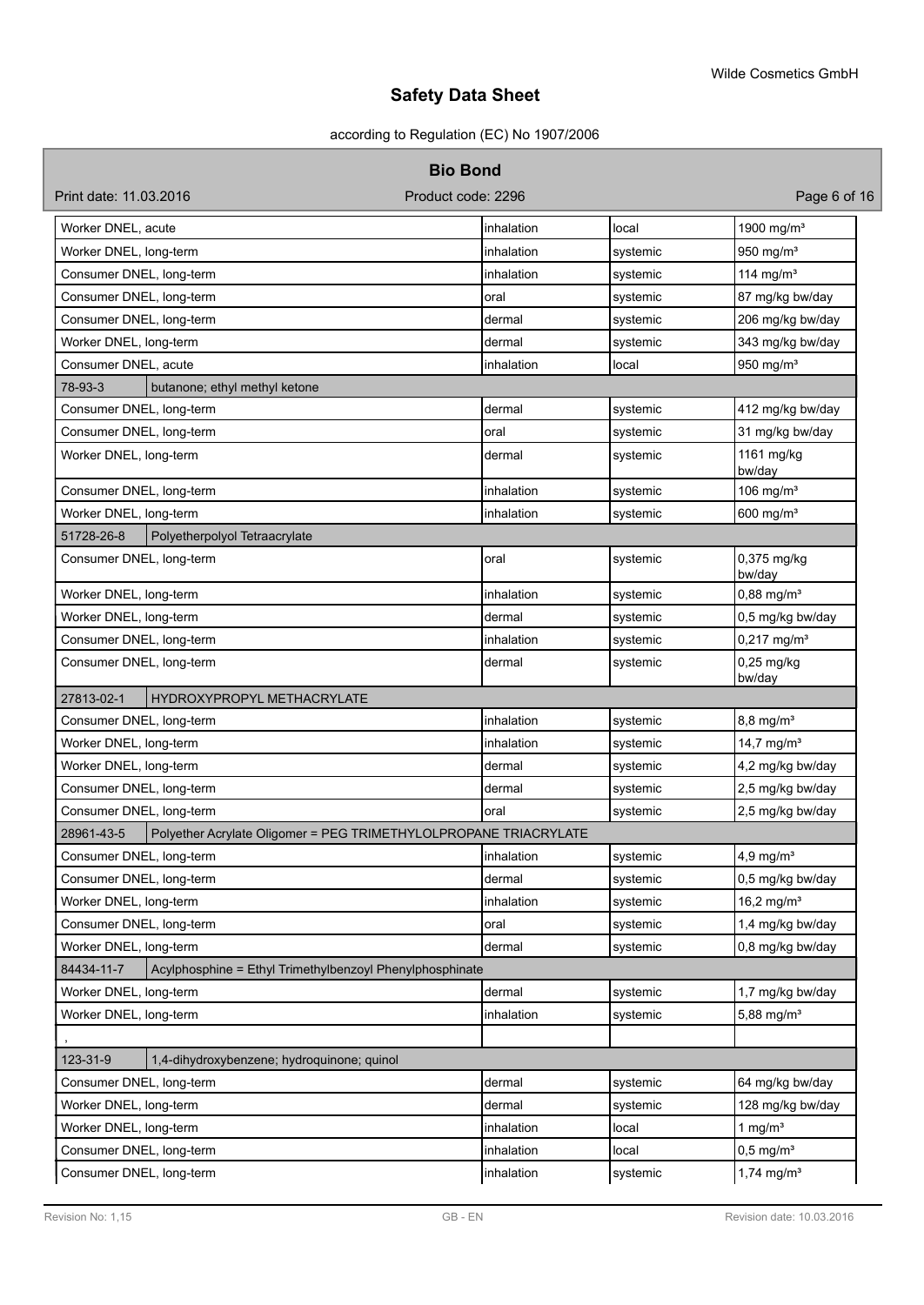according to Regulation (EC) No 1907/2006

| <b>Bio Bond</b>        |                    |                   |                    |  |
|------------------------|--------------------|-------------------|--------------------|--|
| Print date: 11.03.2016 | Product code: 2296 |                   | Page 7 of 16       |  |
| Worker DNEL, long-term | linhalation        | <b>I</b> systemic | $7 \text{ mg/m}^3$ |  |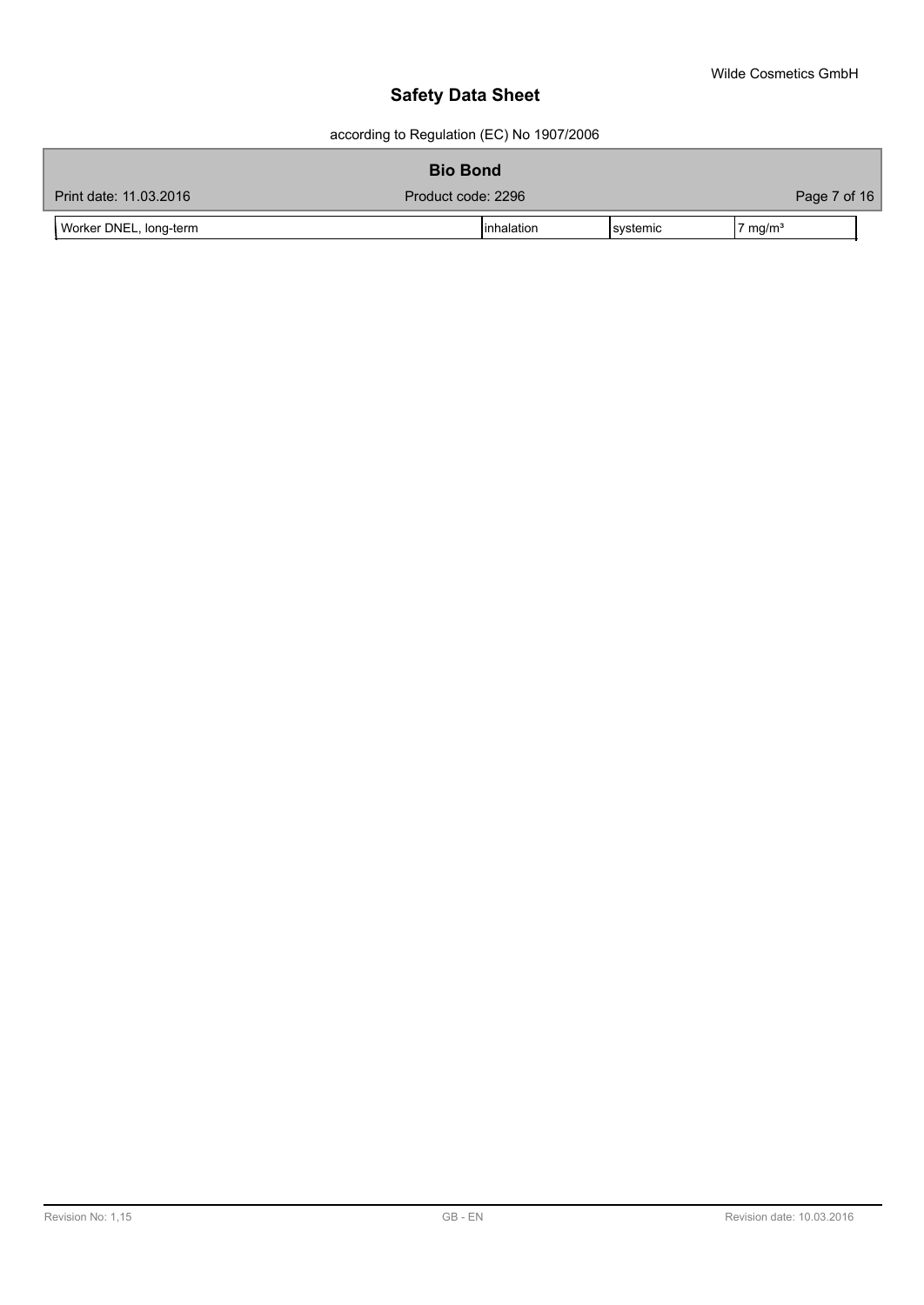according to Regulation (EC) No 1907/2006

### **Bio Bond**

| Print date: 11.03.2016 | Product code: 2296                                               | Page 8 of 16  |
|------------------------|------------------------------------------------------------------|---------------|
| Freshwater sediment    |                                                                  | 3,6 mg/kg     |
| Freshwater             |                                                                  | 0,96 mg/l     |
| Marine sediment        |                                                                  | $2,9$ mg/kg   |
| Marine water           |                                                                  | 0,79 mg/l     |
| Soil                   |                                                                  | 0,63 mg/kg    |
| Secondary poisoning    |                                                                  | 720 mg/kg     |
| 78-93-3                | butanone; ethyl methyl ketone                                    |               |
| Freshwater             |                                                                  | 55,8 mg/l     |
| Marine sediment        |                                                                  | 284,7 mg/kg   |
| Soil                   |                                                                  | 22,5 mg/kg    |
| Marine water           |                                                                  | 55,8 mg/l     |
| Secondary poisoning    |                                                                  | 1000 mg/kg    |
|                        | Micro-organisms in sewage treatment plants (STP)                 | 709 mg/l      |
| Freshwater sediment    |                                                                  | 284,74 mg/kg  |
| 51728-26-8             | Polyetherpolyol Tetraacrylate                                    |               |
| Freshwater             |                                                                  | 0,00176 mg/l  |
| Marine water           |                                                                  | 0,000176 mg/l |
| Freshwater sediment    |                                                                  | 0,017 mg/kg   |
| Marine sediment        |                                                                  | 0,0017 mg/kg  |
| Soil                   |                                                                  | 0,0078 mg/kg  |
|                        | Micro-organisms in sewage treatment plants (STP)                 | $4$ mg/l      |
| 27813-02-1             | HYDROXYPROPYL METHACRYLATE                                       |               |
| Marine sediment        |                                                                  | 6,28 mg/kg    |
| Freshwater             |                                                                  | 0,904 mg/l    |
| Soil                   |                                                                  | 0,727 mg/kg   |
| Marine water           |                                                                  | 0,904 mg/l    |
| Freshwater sediment    |                                                                  | 6,28 mg/kg    |
| 28961-43-5             | Polyether Acrylate Oligomer = PEG TRIMETHYLOLPROPANE TRIACRYLATE |               |
| Freshwater             |                                                                  | 0,00195 mg/l  |
| Marine water           |                                                                  | 0,000195 mg/l |
| Freshwater sediment    |                                                                  | 0,0082 mg/kg  |
| Marine sediment        |                                                                  | 0,00082 mg/kg |
| Secondary poisoning    |                                                                  | 5,6 mg/kg     |
| Soil                   |                                                                  | 0,00587 mg/kg |
| 84434-11-7             | Acylphosphine = Ethyl Trimethylbenzoyl Phenylphosphinate         |               |
| Soil                   |                                                                  | 0,047 mg/kg   |
| Freshwater             |                                                                  | 0,00101 mg/l  |
| Marine water           |                                                                  | 0,000101 mg/l |
| Freshwater sediment    |                                                                  | 0,24 mg/kg    |
| Marine sediment        |                                                                  | 0,024 mg/kg   |
| 123-31-9               | 1,4-dihydroxybenzene; hydroquinone; quinol                       |               |
|                        | Micro-organisms in sewage treatment plants (STP)                 | 0,71 mg/l     |
| Freshwater sediment    |                                                                  | 0,00098 mg/kg |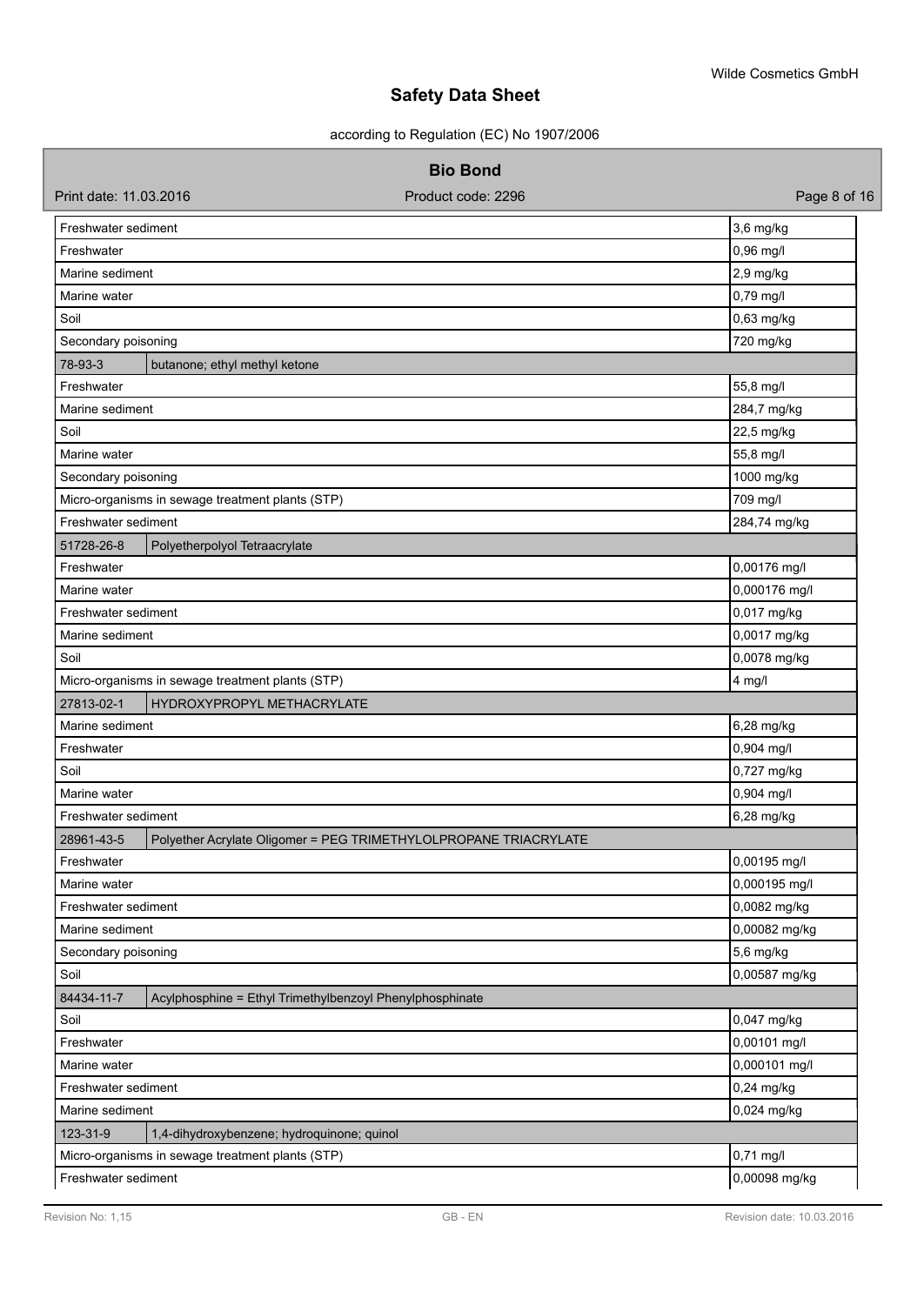according to Regulation (EC) No 1907/2006

### **Bio Bond**

Print date: 11.03.2016 **Product code: 2296** Page 9 of 16

| l Marine sediment | 0,000097 mg/kg   |
|-------------------|------------------|
| Freshwater        | $0,000114$ mg/l  |
| l Marine water    | $0,0000114$ mg/l |
| Soil              | 0,000129 mg/kg   |

#### **Additional advice on limit values**

No data is available on the product itself.

#### **8.2. Exposure controls**

#### **Appropriate engineering controls**

Information about special precautions needed for bulk handling is available on request. Handle in accordance with good industrial hygiene and safety practice. To avoid risks to man and the environment, comply with the instructions for use.

#### **Protective and hygiene measures**

Provide sufficient air exchange and/or exhaust in work rooms. Handle and open container with care. Keep away from food, drink and animal feedingstuffs. Avoid contact with skin, eyes and clothing. Take off all contaminated clothing immediately. Wash hands before breaks and at the end of workday.

#### **Eye/face protection**

Tightly fitting safety goggles

#### **Hand protection**

Use protective skin cream before handling the product.

Solvent-resistant gloves (butyl-rubber)-Wear protective gloves.

Please observe the instructions regarding permeability and breakthrough time which are provided by the supplier of the gloves. Also take into consideration the specific local conditions under which the product is used, such as the danger of cuts, abrasion, and the contact time. Replace when worn.

#### **Skin protection**

Protective suit: Long sleeved clothing

#### **Respiratory protection**

Use only with adequate ventilation. In case of insufficient ventilation wear suitable respiratory equipment.

#### **Environmental exposure controls**

The product should not be allowed to enter drains, water courses or the soil. Inform the responsible authorities in case of gas leakage, or of entry into waterways, soil or drains.

# **SECTION 9: Physical and chemical properties**

#### **9.1. Information on basic physical and chemical properties**

| Physical state:<br>Colour:<br>Odour:     | liquid<br>colourless<br>characteristic |                    |
|------------------------------------------|----------------------------------------|--------------------|
|                                          |                                        | <b>Test method</b> |
| Changes in the physical state            |                                        |                    |
| Initial boiling point and boiling range: |                                        | 78 °C              |
| Flash point:                             |                                        | -9 $^{\circ}$ C    |
| Lower explosion limits:                  |                                        | 1,5 vol. %         |
| Upper explosion limits:                  |                                        | 15 vol. %          |
| Ignition temperature:                    |                                        | 355 °C             |
| Vapour pressure:<br>(at 20 °C)           |                                        | 101 hPa            |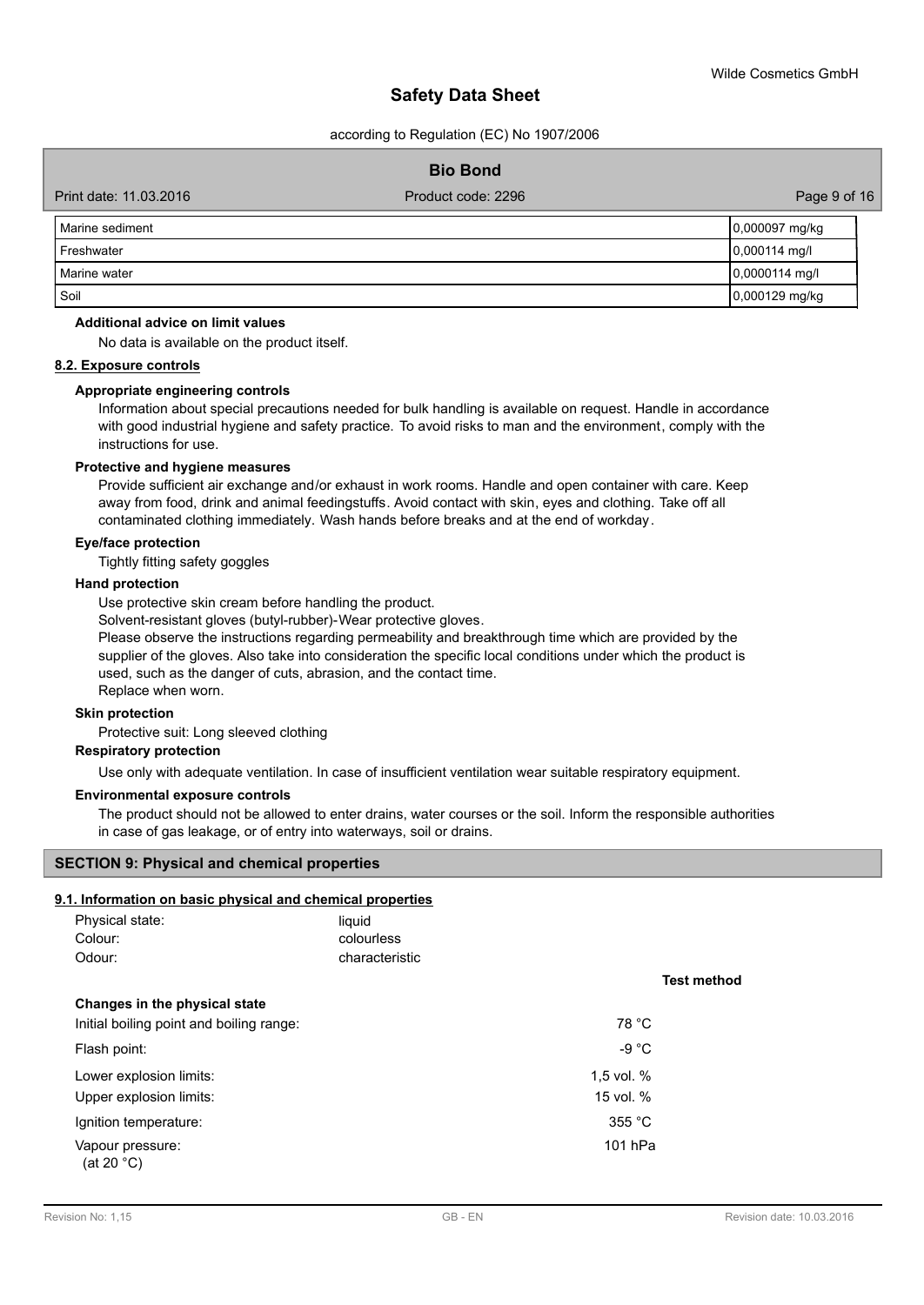#### according to Regulation (EC) No 1907/2006

| <b>Bio Bond</b>                                                                       |                          |               |  |  |
|---------------------------------------------------------------------------------------|--------------------------|---------------|--|--|
| Print date: 11.03.2016                                                                | Product code: 2296       | Page 10 of 16 |  |  |
| Vapour pressure:<br>(at 50 $^{\circ}$ C)                                              | 360 hPa                  |               |  |  |
| Density:                                                                              | $0,85$ g/cm <sup>3</sup> |               |  |  |
| Water solubility:                                                                     | miscible                 |               |  |  |
| Solubility in other solvents<br>miscible with most organic solvents: Acetone, Alcohol |                          |               |  |  |
| Solvent content:                                                                      | 74,97 %                  |               |  |  |
| 9.2. Other information                                                                |                          |               |  |  |
| *) ethanol, ethyl alcohol                                                             |                          |               |  |  |

#### **SECTION 10: Stability and reactivity**

#### **10.1. Reactivity**

No dangerous reaction known under conditions of normal use.

### **10.2. Chemical stability**

Keep containers tightly closed in a cool, well-ventilated place.

#### **10.3. Possibility of hazardous reactions**

Polymerization can occur.

#### **10.4. Conditions to avoid**

Exposure to light. Keep away from direct sunlight. Do not expose to temperatures above 40 °C. Take measures to prevent the build up of electrostatic charge.

#### **10.5. Incompatible materials**

Strong oxidizing agents, Strong acids and strong bases, Peroxides

## **10.6. Hazardous decomposition products**

In case of fire hazardous decomposition products may be produced such as: Carbon dioxide (CO2), carbon monoxide (CO), oxides of nitrogen (NOx), dense black smoke.

#### **Further information**

Vapours may form explosive mixtures with air.

#### **SECTION 11: Toxicological information**

#### **11.1. Information on toxicological effects**

#### **Toxicocinetics, metabolism and distribution**

No data is available on the product itself.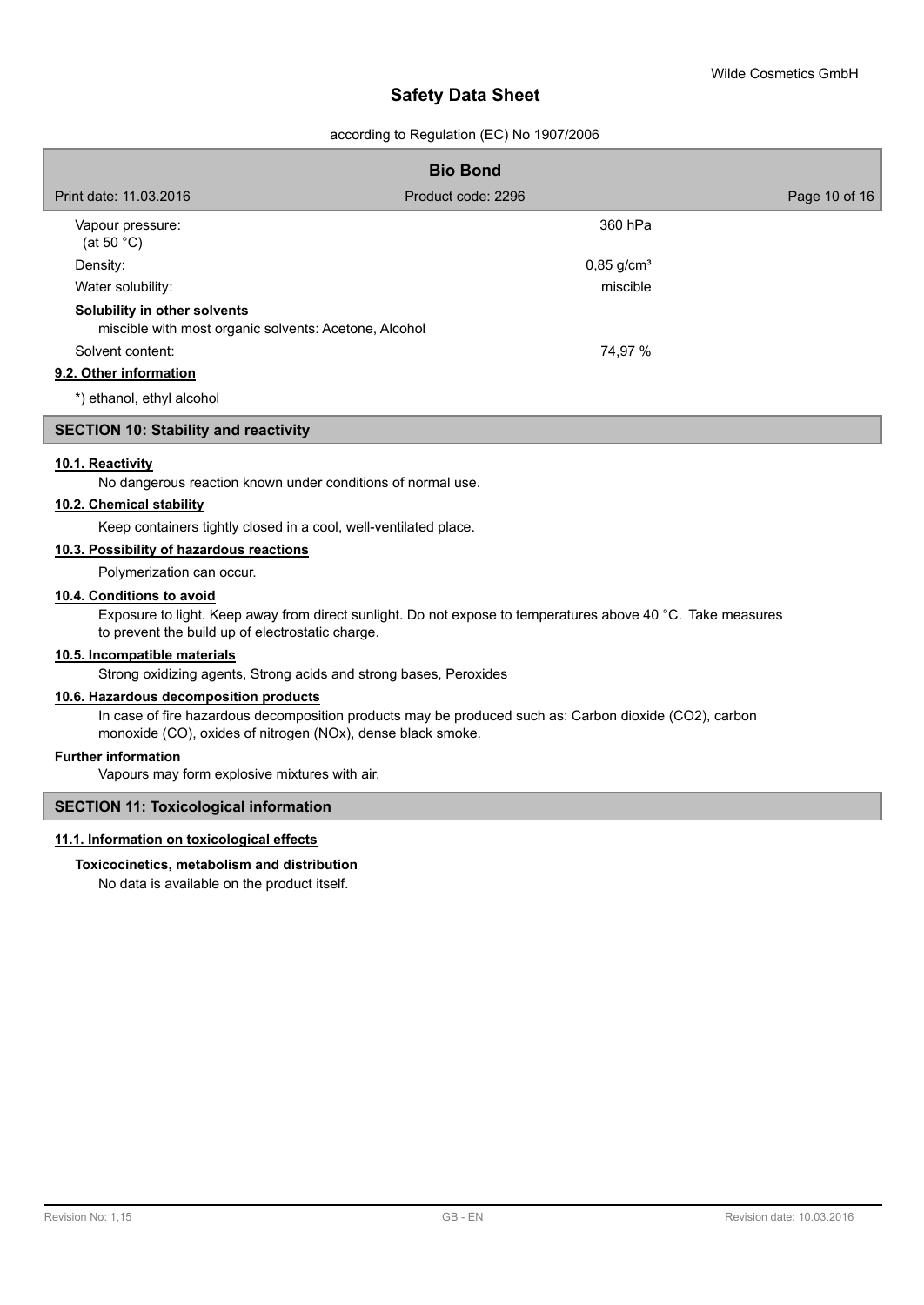according to Regulation (EC) No 1907/2006

**Bio Bond**

Print date: 11.03.2016 **Product code: 2296** Product code: 2296 **Product code: 2296** Page 11 of 16

#### **Acute toxicity**

| <b>CAS No</b> | Chemical name                                                    |                  |              |            |                                   |  |
|---------------|------------------------------------------------------------------|------------------|--------------|------------|-----------------------------------|--|
|               | Exposure route                                                   | Dose             |              | Species    | Source                            |  |
| 78-93-3       | butanone; ethyl methyl ketone                                    |                  |              |            |                                   |  |
|               | oral                                                             | LD50             | >2193 mg/kg  | rat        |                                   |  |
|               | dermal                                                           | LD50             | >5000 mg/kg  | rabbit     |                                   |  |
| 27813-02-1    | <b>HYDROXYPROPYL METHACRYLATE</b>                                |                  |              |            |                                   |  |
|               | oral                                                             | LD50             | >2000 mg/kg  | rat        | <b>OECD Test Guideline</b><br>401 |  |
|               | dermal                                                           | LD50             | >5000 mg/kg  | rabbit     |                                   |  |
| 28961-43-5    | Polyether Acrylate Oligomer = PEG TRIMETHYLOLPROPANE TRIACRYLATE |                  |              |            |                                   |  |
|               | oral                                                             | LD50             | >5000 mg/kg  | Irat       | <b>OECD Test Guideline</b><br>401 |  |
|               | dermal                                                           | LD <sub>50</sub> | >13200 mg/kg | rabbit     |                                   |  |
| 70293-55-9    | 4-META                                                           |                  |              |            |                                   |  |
|               | oral                                                             | LD50             | 987 mg/kg    | Irat       |                                   |  |
| 84434-11-7    | Acylphosphine = Ethyl Trimethylbenzoyl Phenylphosphinate         |                  |              |            |                                   |  |
|               | oral                                                             | LD50             | >5000 mg/kg  | rat        |                                   |  |
|               | dermal                                                           | LD50             | >2000 mg/kg  | <b>rat</b> |                                   |  |
| 123-31-9      | 1,4-dihydroxybenzene; hydroquinone; quinol                       |                  |              |            |                                   |  |
|               | oral                                                             | LD50<br>mg/kg    | >300<600     | Rat        | <b>OECD Test Guideline</b><br>401 |  |
|               | dermal                                                           | LD50             | >2000 mg/kg  | rabbit     | <b>OECD Test Guideline</b><br>402 |  |

#### **Specific effects in experiment on an animal**

No data is available on the product itself.

#### **Practical experience**

#### **Other observations**

Health injuries are not known or expected under normal use.

#### **Further information**

Harmful if swallowed. Effects due to ingestion may include: Nausea, narcosis, Weakness, Dizziness, Unconsciousness. If inhaled: Irritation of mucous membranes, Dizziness. Repeated exposure may cause skin dryness or cracking.

## **SECTION 12: Ecological information**

# **12.1. Toxicity**

No data is available on the product itself.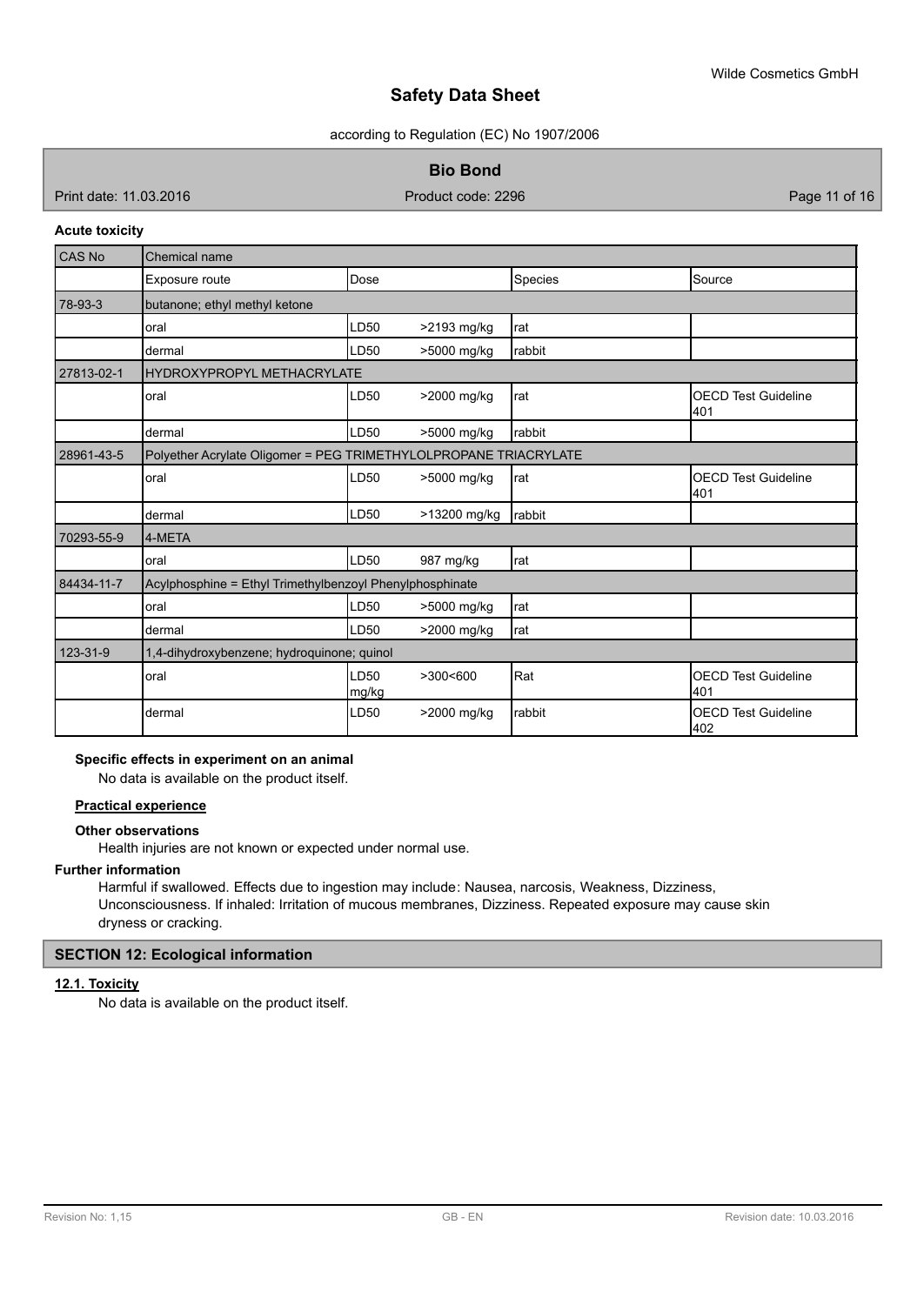## according to Regulation (EC) No 1907/2006

#### **Bio Bond**

Print date: 11.03.2016 **Product code: 2296** Product code: 2296 **Page 12 of 16** 

| <b>CAS No</b> | Chemical name                                                    |              |               |                |                                                     |                                   |  |  |
|---------------|------------------------------------------------------------------|--------------|---------------|----------------|-----------------------------------------------------|-----------------------------------|--|--|
|               | Aquatic toxicity                                                 | Dose         |               |                | [h]   [d] Species                                   | Source                            |  |  |
| 78-93-3       | butanone; ethyl methyl ketone                                    |              |               |                |                                                     |                                   |  |  |
|               | Acute fish toxicity                                              | LC50         | 2990 mg/l     |                | 96 h Pimephales promelas<br>(fathead minnow)        |                                   |  |  |
|               | Acute algae toxicity                                             | ErC50        | 1972 mg/l     |                | 72 h Selenastrum capricornutum<br>(green algae)     |                                   |  |  |
|               | Acute crustacea toxicity                                         | <b>EC50</b>  | 308 mg/l      |                | 48 h Daphnia magna (Water<br>lflea)                 |                                   |  |  |
| 27813-02-1    | <b>HYDROXYPROPYL METHACRYLATE</b>                                |              |               |                |                                                     |                                   |  |  |
|               | Acute fish toxicity                                              | LC50         | 85 mg/l       |                | 96 hOncorhynchus mykiss<br>(rainbow trout)          |                                   |  |  |
|               | Acute algae toxicity                                             | ErC50        | $>97.2$ mg/l  | 72 hl          |                                                     | <b>OECD Test Guideline</b><br>201 |  |  |
|               | Acute crustacea toxicity                                         | <b>EC50</b>  | $>143$ mg/l   |                | 48 h Daphnia magna (Water<br>flea)                  | <b>OECD Test Guideline</b><br>202 |  |  |
|               | Crustacea toxicity                                               | <b>NOEC</b>  | 45,2 mg/l     |                | 21 d Daphnia magna (Water<br>flea)                  |                                   |  |  |
| 28961-43-5    | Polyether Acrylate Oligomer = PEG TRIMETHYLOLPROPANE TRIACRYLATE |              |               |                |                                                     |                                   |  |  |
|               | Acute fish toxicity                                              | <b>LC50</b>  | 1,95 mg/l     |                | 96 h Brachydanio rerio (zebra<br>fish)              | <b>OECD Test Guideline</b><br>203 |  |  |
|               | Acute algae toxicity                                             | ErC50        | $2,2$ mg/l    | 72 h           |                                                     | <b>OECD Test Guideline</b><br>201 |  |  |
|               | Acute crustacea toxicity                                         | <b>EC50</b>  | 70,7 mg/l     |                | 48 h Daphnia magna (Water<br>flea)                  | <b>OECD Test Guideline</b><br>202 |  |  |
| 84434-11-7    | Acylphosphine = Ethyl Trimethylbenzoyl Phenylphosphinate         |              |               |                |                                                     |                                   |  |  |
|               | Acute fish toxicity                                              | LC50         | 1,89 mg/l     |                | 96 h Brachydanio rerio (zebra<br>fish)              | <b>OECD Test Guideline</b><br>203 |  |  |
|               | Acute algae toxicity                                             | ErC50        | 2,75 mg/l     |                | 72 hl Selenastrum<br>capricornutum (green<br>alqae) | <b>OECD Test Guideline</b><br>201 |  |  |
|               | Acute crustacea toxicity                                         | <b>EC50</b>  | 10-100 mg/l   |                | 48 h Daphnia magna (Water<br>lflea)                 | <b>OECD Test Guideline</b><br>202 |  |  |
|               | Fish toxicity                                                    | <b>NOEC</b>  | $>=1,29$ mg/l |                | 4 d Brachydanio rerio (zebra<br>lfish)              |                                   |  |  |
|               | Acute bacteria toxicity                                          | (>1000 mg/l) |               | 3 <sub>h</sub> |                                                     |                                   |  |  |

# **12.2. Persistence and degradability**

No data is available on the product itself.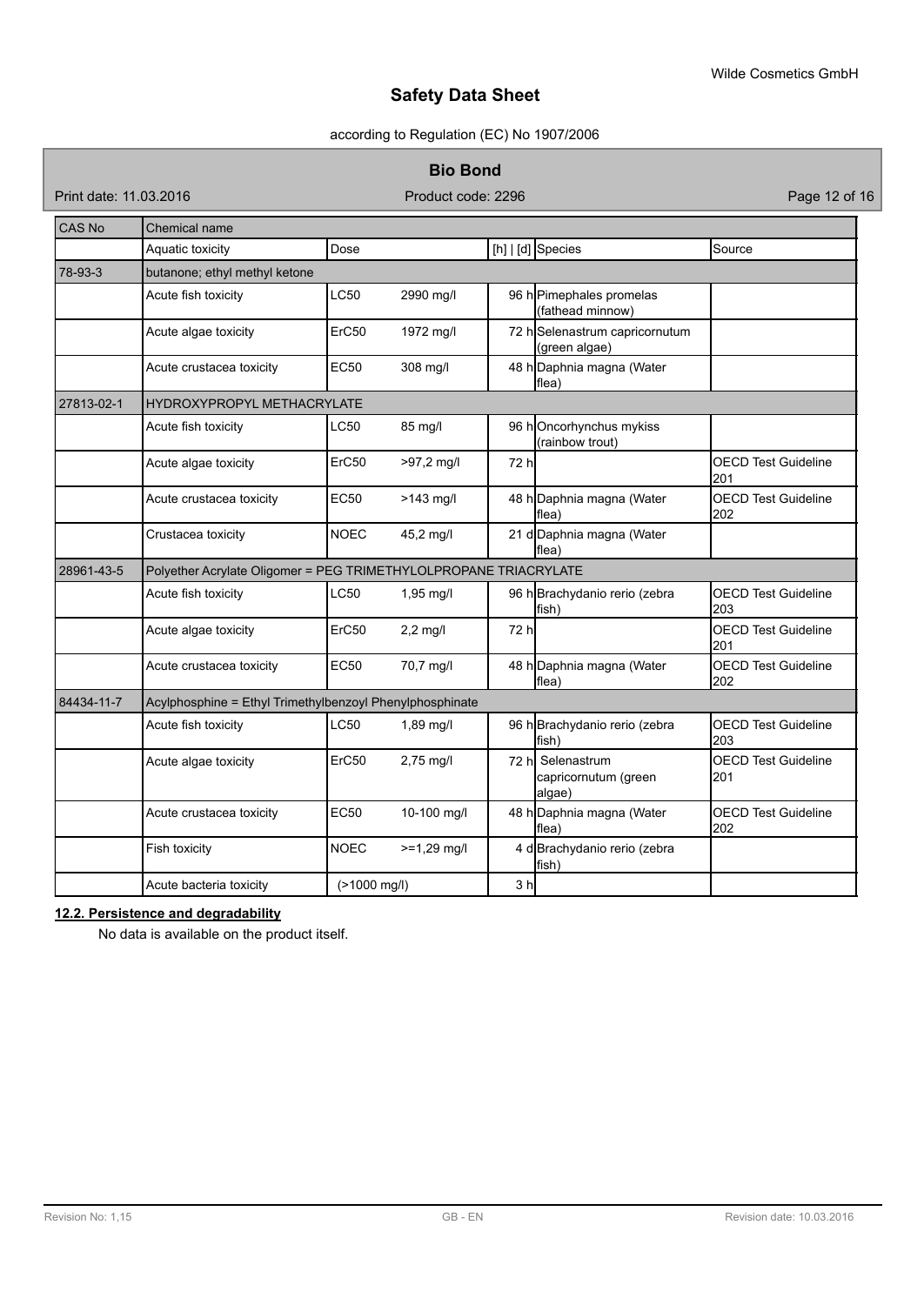according to Regulation (EC) No 1907/2006

|                        |                                                          | <b>Bio Bond</b>                                            |       |    |        |               |
|------------------------|----------------------------------------------------------|------------------------------------------------------------|-------|----|--------|---------------|
| Print date: 11.03.2016 |                                                          | Product code: 2296                                         |       |    |        | Page 13 of 16 |
| <b>CAS No</b>          | Chemical name                                            |                                                            |       |    |        |               |
|                        | Method                                                   |                                                            | Value | d  | Source |               |
|                        | Evaluation                                               |                                                            |       |    |        |               |
| 78-93-3                | butanone; ethyl methyl ketone                            |                                                            |       |    |        |               |
|                        |                                                          |                                                            | 98%   | 28 |        |               |
|                        |                                                          | Readily biodegradable, according to appropriate OECD test. |       |    |        |               |
| 27813-02-1             | IHYDROXYPROPYL METHACRYLATE                              |                                                            |       |    |        |               |
|                        |                                                          |                                                            | 81%   | 28 |        |               |
| 84434-11-7             | Acylphosphine = Ethyl Trimethylbenzoyl Phenylphosphinate |                                                            |       |    |        |               |
|                        |                                                          |                                                            | < 10% | 28 |        |               |
|                        | Not readily biodegradable.                               |                                                            |       |    |        |               |
| 123-31-9               | 1,4-dihydroxybenzene; hydroquinone; quinol               |                                                            |       |    |        |               |
|                        |                                                          |                                                            | 70%   | 14 |        |               |
|                        | Readily biodegradable.                                   |                                                            |       |    |        |               |

#### **12.3. Bioaccumulative potential**

#### No data is available on the product itself.

#### **Partition coefficient n-octanol/water**

| <b>CAS No</b> | <b>I</b> Chemical name                                           | Log Pow |
|---------------|------------------------------------------------------------------|---------|
| $ 78-93-3$    | butanone; ethyl methyl ketone                                    | 0,3     |
| 27813-02-1    | <b>IHYDROXYPROPYL METHACRYLATE</b>                               | 0,97    |
| 28961-43-5    | Polyether Acrylate Oligomer = PEG TRIMETHYLOLPROPANE TRIACRYLATE | 2,89    |
| 84434-11-7    | Acylphosphine = Ethyl Trimethylbenzoyl Phenylphosphinate         | 2,91    |

#### **BCF**

| <b>CAS</b><br>: Nc        | Chemical IIL.<br>name                                                           | <b>BCF</b><br>$\sim$ $\sim$ | pecies | source |
|---------------------------|---------------------------------------------------------------------------------|-----------------------------|--------|--------|
| 278<br>3-02- <sup>.</sup> | <b>ATE</b><br>_ METHACRY'<br>LВ<br>OD.<br>.OPY<br>DR′،<br>-<br>n<br><b>LAIL</b> | J.L                         |        |        |

#### **12.4. Mobility in soil**

No data is available on the product itself.

#### **12.5. Results of PBT and vPvB assessment**

No data is available on the product itself.

#### **12.6. Other adverse effects**

Harmful to aquatic organisms, may cause long-term adverse effects in the aquatic environment.

#### **Further information**

No data is available on the product itself. Do not flush into surface water or sanitary sewer system.

#### **SECTION 13: Disposal considerations**

#### **13.1. Waste treatment methods**

#### **Advice on disposal**

Dispose of contents/container in accordance with local regulation.

#### **Waste disposal number of waste from residues/unused products**

080199 WASTES FROM THE MANUFACTURE, FORMULATION, SUPPLY AND USE (MFSU) OF COATINGS (PAINTS, VARNISHES AND VITREOUS ENAMELS), ADHESIVES, SEALANTS AND PRINTING INKS; wastes from MFSU and removal of paint and varnish; wastes not otherwise specified

#### **Waste disposal number of used product**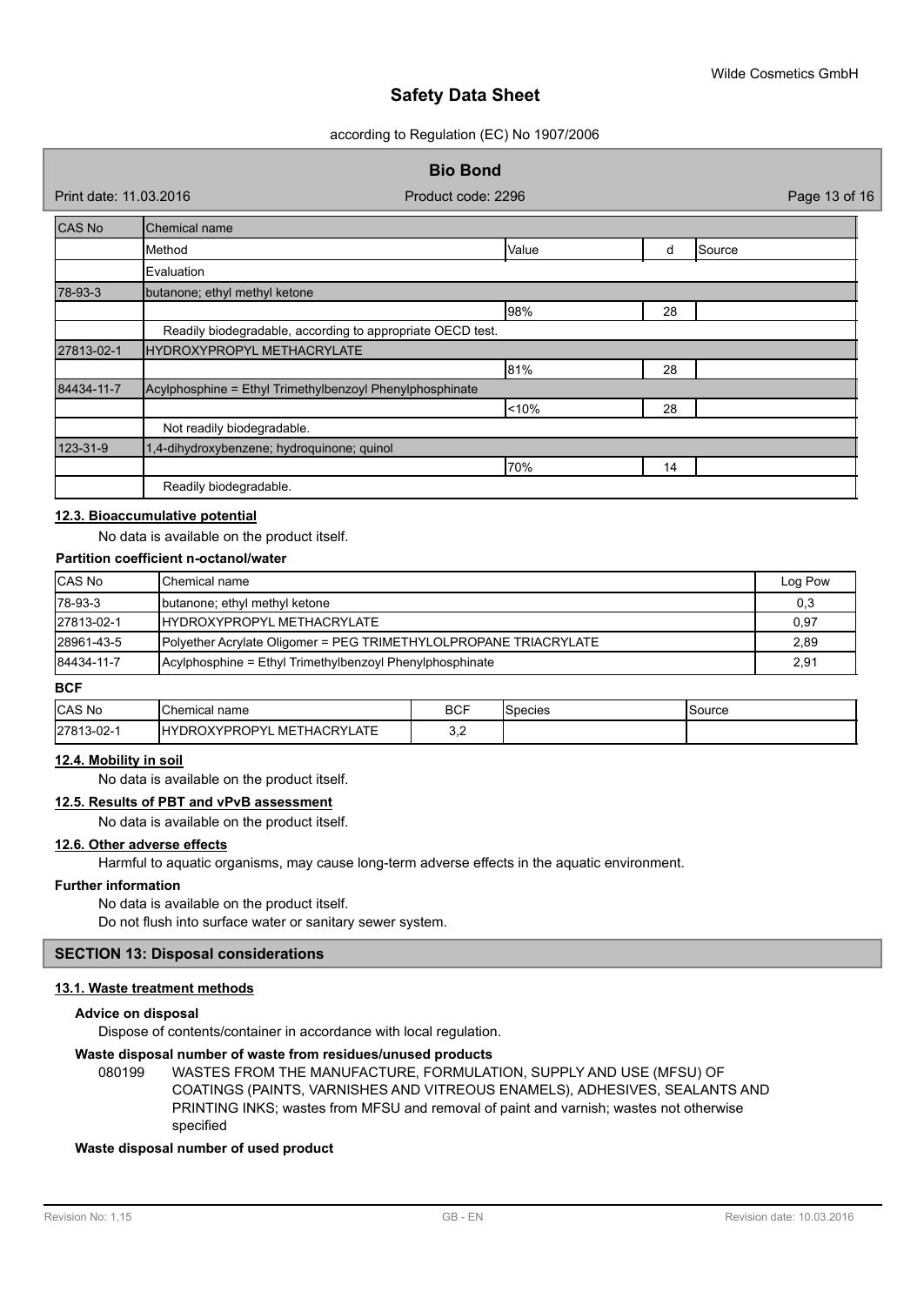according to Regulation (EC) No 1907/2006

|                                   |                                                                                                                                                                                                                                                                                               | <b>Bio Bond</b>                                                                                                                                                                                                                            |               |
|-----------------------------------|-----------------------------------------------------------------------------------------------------------------------------------------------------------------------------------------------------------------------------------------------------------------------------------------------|--------------------------------------------------------------------------------------------------------------------------------------------------------------------------------------------------------------------------------------------|---------------|
| Print date: 11.03.2016            |                                                                                                                                                                                                                                                                                               | Product code: 2296                                                                                                                                                                                                                         | Page 14 of 16 |
| 080199<br>specified               |                                                                                                                                                                                                                                                                                               | WASTES FROM THE MANUFACTURE, FORMULATION, SUPPLY AND USE (MFSU) OF<br>COATINGS (PAINTS, VARNISHES AND VITREOUS ENAMELS), ADHESIVES, SEALANTS AND<br>PRINTING INKS; wastes from MFSU and removal of paint and varnish; wastes not otherwise |               |
| 080199                            | Waste disposal number of contaminated packaging<br>WASTES FROM THE MANUFACTURE, FORMULATION, SUPPLY AND USE (MFSU) OF<br>COATINGS (PAINTS, VARNISHES AND VITREOUS ENAMELS), ADHESIVES, SEALANTS AND<br>PRINTING INKS; wastes from MFSU and removal of paint and varnish; wastes not otherwise |                                                                                                                                                                                                                                            |               |
| <b>Contaminated packaging</b>     |                                                                                                                                                                                                                                                                                               | Dispose of contents/container in accordance with local regulation.<br>Solidify unexposed surplus and dispose of together with processed material as cured plastic waste.                                                                   |               |
|                                   | <b>SECTION 14: Transport information</b>                                                                                                                                                                                                                                                      |                                                                                                                                                                                                                                            |               |
| Land transport (ADR/RID)          |                                                                                                                                                                                                                                                                                               |                                                                                                                                                                                                                                            |               |
| 14.1. UN number:                  |                                                                                                                                                                                                                                                                                               | <b>UN 1263</b>                                                                                                                                                                                                                             |               |
|                                   | 14.2. UN proper shipping name:                                                                                                                                                                                                                                                                | Paint                                                                                                                                                                                                                                      |               |
|                                   | 14.3. Transport hazard class(es):                                                                                                                                                                                                                                                             | 3                                                                                                                                                                                                                                          |               |
| 14.4. Packing group:              |                                                                                                                                                                                                                                                                                               | Ш                                                                                                                                                                                                                                          |               |
| Hazard label:                     |                                                                                                                                                                                                                                                                                               | 3                                                                                                                                                                                                                                          |               |
|                                   |                                                                                                                                                                                                                                                                                               |                                                                                                                                                                                                                                            |               |
| Classification code:              |                                                                                                                                                                                                                                                                                               | F <sub>1</sub>                                                                                                                                                                                                                             |               |
| <b>Special Provisions:</b>        |                                                                                                                                                                                                                                                                                               | 163 640C 650                                                                                                                                                                                                                               |               |
| Limited quantity:                 |                                                                                                                                                                                                                                                                                               | 5L                                                                                                                                                                                                                                         |               |
| Excepted quantity:                |                                                                                                                                                                                                                                                                                               | E <sub>2</sub>                                                                                                                                                                                                                             |               |
| Transport category:<br>Hazard No: |                                                                                                                                                                                                                                                                                               | $\overline{2}$<br>33                                                                                                                                                                                                                       |               |
| Tunnel restriction code:          |                                                                                                                                                                                                                                                                                               | D/E                                                                                                                                                                                                                                        |               |
|                                   | Inland waterways transport (ADN)                                                                                                                                                                                                                                                              |                                                                                                                                                                                                                                            |               |
| 14.1. UN number:                  |                                                                                                                                                                                                                                                                                               | <b>UN 1263</b>                                                                                                                                                                                                                             |               |
|                                   | 14.2. UN proper shipping name:                                                                                                                                                                                                                                                                | Paint                                                                                                                                                                                                                                      |               |
|                                   | 14.3. Transport hazard class(es):                                                                                                                                                                                                                                                             | 3                                                                                                                                                                                                                                          |               |
| 14.4. Packing group:              |                                                                                                                                                                                                                                                                                               | Ш                                                                                                                                                                                                                                          |               |
| Hazard label:                     |                                                                                                                                                                                                                                                                                               | 3                                                                                                                                                                                                                                          |               |
|                                   |                                                                                                                                                                                                                                                                                               |                                                                                                                                                                                                                                            |               |
| Classification code:              |                                                                                                                                                                                                                                                                                               | F <sub>1</sub>                                                                                                                                                                                                                             |               |
| <b>Special Provisions:</b>        |                                                                                                                                                                                                                                                                                               | 163 640C 650                                                                                                                                                                                                                               |               |
| Limited quantity:                 |                                                                                                                                                                                                                                                                                               | 5L                                                                                                                                                                                                                                         |               |
| Excepted quantity:                |                                                                                                                                                                                                                                                                                               | E <sub>2</sub>                                                                                                                                                                                                                             |               |
| <b>Marine transport (IMDG)</b>    |                                                                                                                                                                                                                                                                                               |                                                                                                                                                                                                                                            |               |
| 14.1. UN number:                  |                                                                                                                                                                                                                                                                                               | <b>UN 1263</b>                                                                                                                                                                                                                             |               |
|                                   | 14.2. UN proper shipping name:                                                                                                                                                                                                                                                                | Paint                                                                                                                                                                                                                                      |               |
|                                   | 14.3. Transport hazard class(es):                                                                                                                                                                                                                                                             | 3                                                                                                                                                                                                                                          |               |

**14.4. Packing group:** II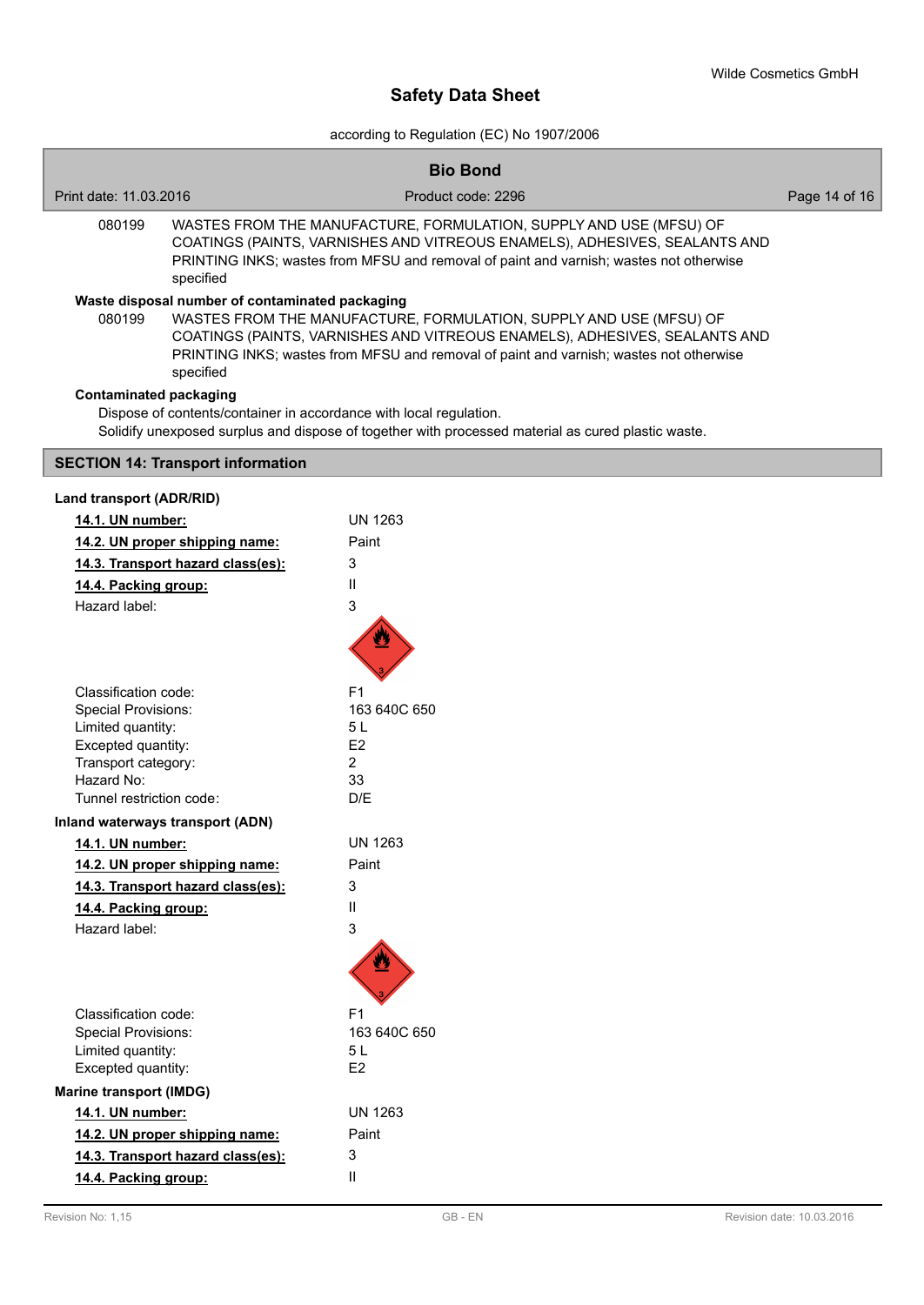according to Regulation (EC) No 1907/2006

| <b>Bio Bond</b>                                                          |                                                                                                                                                                                                                                                   |                           |  |  |
|--------------------------------------------------------------------------|---------------------------------------------------------------------------------------------------------------------------------------------------------------------------------------------------------------------------------------------------|---------------------------|--|--|
| Print date: 11.03.2016                                                   | Product code: 2296                                                                                                                                                                                                                                | Page 15 of 16             |  |  |
| Hazard label:                                                            | 3                                                                                                                                                                                                                                                 |                           |  |  |
|                                                                          |                                                                                                                                                                                                                                                   |                           |  |  |
|                                                                          |                                                                                                                                                                                                                                                   |                           |  |  |
|                                                                          |                                                                                                                                                                                                                                                   |                           |  |  |
| <b>Special Provisions:</b><br>Limited quantity:                          | 163<br>5L                                                                                                                                                                                                                                         |                           |  |  |
| Excepted quantity:                                                       | E <sub>2</sub>                                                                                                                                                                                                                                    |                           |  |  |
| EmS:                                                                     | $F-E$ , $S-E$                                                                                                                                                                                                                                     |                           |  |  |
| Air transport (ICAO)                                                     |                                                                                                                                                                                                                                                   |                           |  |  |
| 14.1. UN number:                                                         | <b>UN 1263</b>                                                                                                                                                                                                                                    |                           |  |  |
| 14.2. UN proper shipping name:                                           | Paint                                                                                                                                                                                                                                             |                           |  |  |
| 14.3. Transport hazard class(es):                                        | 3                                                                                                                                                                                                                                                 |                           |  |  |
| 14.4. Packing group:                                                     | $\mathbf{I}$                                                                                                                                                                                                                                      |                           |  |  |
| Hazard label:                                                            | 3                                                                                                                                                                                                                                                 |                           |  |  |
|                                                                          |                                                                                                                                                                                                                                                   |                           |  |  |
|                                                                          |                                                                                                                                                                                                                                                   |                           |  |  |
| Special Provisions:                                                      | A3 A72                                                                                                                                                                                                                                            |                           |  |  |
| Limited quantity Passenger:                                              | 1 <sub>L</sub>                                                                                                                                                                                                                                    |                           |  |  |
| Passenger LQ:                                                            | Y341<br>E <sub>2</sub>                                                                                                                                                                                                                            |                           |  |  |
| Excepted quantity:<br>IATA-packing instructions - Passenger:             | 353                                                                                                                                                                                                                                               |                           |  |  |
| IATA-max. quantity - Passenger:                                          | 5L                                                                                                                                                                                                                                                |                           |  |  |
| IATA-packing instructions - Cargo:                                       | 364                                                                                                                                                                                                                                               |                           |  |  |
| IATA-max. quantity - Cargo:                                              | 60L                                                                                                                                                                                                                                               |                           |  |  |
| Danger releasing substance:                                              | No data is available on the product itself.                                                                                                                                                                                                       |                           |  |  |
| 14.6. Special precautions for user                                       | Handle in accordance with good industrial hygiene and safety practice. To avoid risks to man and the                                                                                                                                              |                           |  |  |
| environment, comply with the instructions for use.                       |                                                                                                                                                                                                                                                   |                           |  |  |
| 14.7. Transport in bulk according to Annex II of Marpol and the IBC Code |                                                                                                                                                                                                                                                   |                           |  |  |
| No dangerous good in sense of this transport regulation.                 |                                                                                                                                                                                                                                                   |                           |  |  |
| <b>SECTION 15: Regulatory information</b>                                |                                                                                                                                                                                                                                                   |                           |  |  |
|                                                                          | 15.1. Safety, health and environmental regulations/legislation specific for the substance or mixture                                                                                                                                              |                           |  |  |
| EU regulatory information                                                |                                                                                                                                                                                                                                                   |                           |  |  |
| 2010/75/EU (VOC):                                                        | 74,97 % (637,245 g/l)                                                                                                                                                                                                                             |                           |  |  |
| 2004/42/EC (VOC):                                                        | 74,97 % (637,245 g/l)                                                                                                                                                                                                                             |                           |  |  |
| Subcategory according to Directive<br>2004/42/EC:                        | Special finishes - All types, VOC limit value: 840 g/l                                                                                                                                                                                            |                           |  |  |
| <b>Additional information</b>                                            |                                                                                                                                                                                                                                                   |                           |  |  |
| package.                                                                 | The classification is in compliance with coming legislation and therefore may differ from the safety label on the                                                                                                                                 |                           |  |  |
| National regulatory information                                          |                                                                                                                                                                                                                                                   |                           |  |  |
| Employment restrictions:                                                 | Observe restrictions to employment for juvenils according to the 'juvenile<br>work protection guideline' (94/33/EC). Observe employment restrictions<br>under the Maternity Protection Directive (92/85/EEC) for expectant or<br>nursing mothers. |                           |  |  |
| Water contaminating class (D):                                           | 2 - water contaminating                                                                                                                                                                                                                           |                           |  |  |
| Revision No: 1,15                                                        | GB - EN                                                                                                                                                                                                                                           | Revision date: 10.03.2016 |  |  |